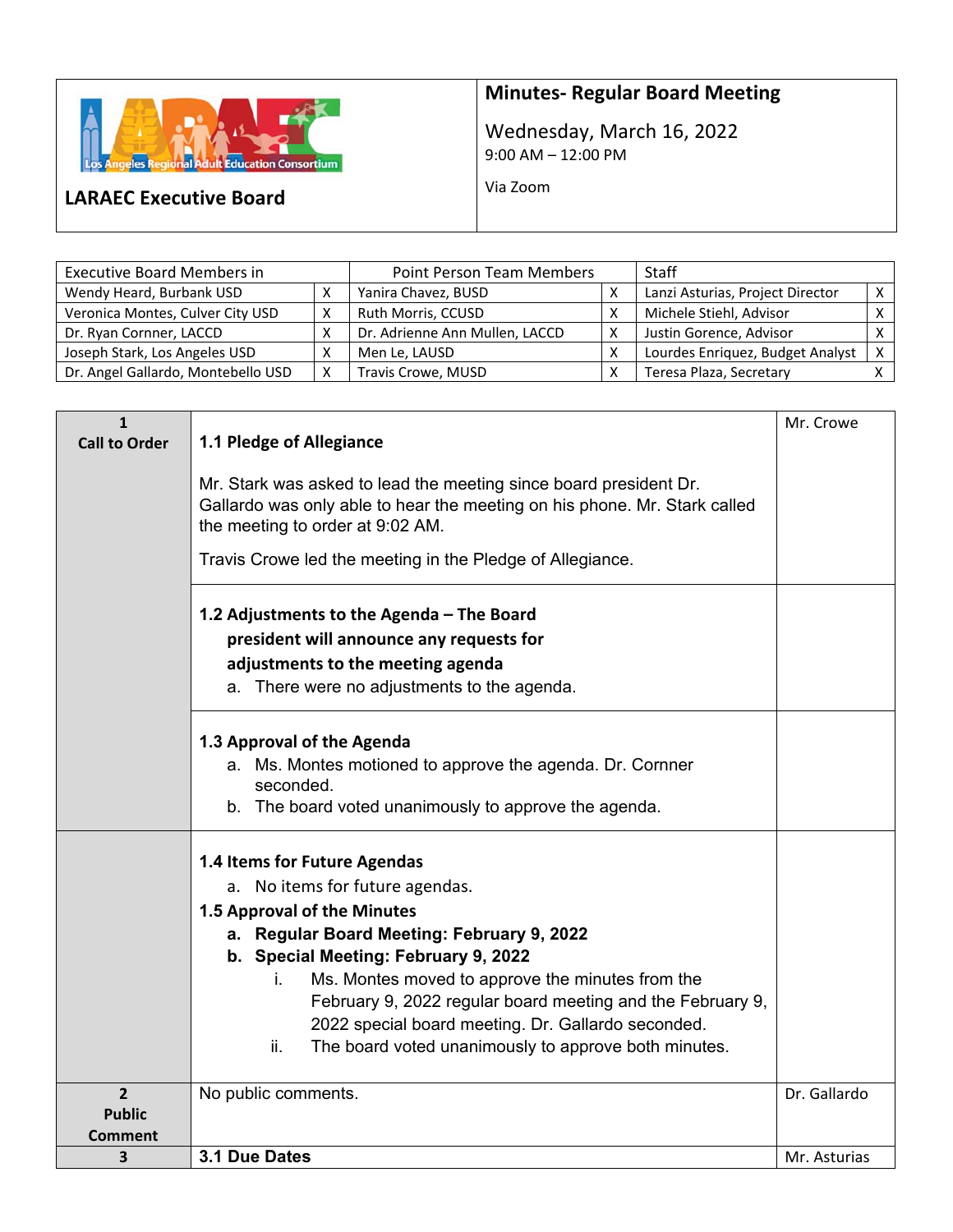| <b>Budget Report</b><br>and Updates                         | Ms. Enriquez explained that they are in the process of certifying<br>a.<br>the consortium's reports in NOVA for FY 2022 Q2 Progress and<br>Expense and FY 2020 closeouts.<br>b. She also reminded the board that student data for Q3 is due in<br>TopsPro by April 30.<br>c. She reminded the board that the CFAD for 2022-2023 is due in<br>NOVA on May 2.<br>3.2 Fiscal Year 2022 2nd Quarter Progress and expense report<br>Ms. Enriquez explained the report, noting that out of \$177 million<br>а.<br>total, they have spent about \$59 million (about 33% of the budget).<br>3.3 Fiscal Year 2020 Close Out report<br>Ms. Enriquez presented the Close Out report and reported that the<br>а.<br>have spent all of their allocations for the 2020 school year and they<br>are not returning any money to the state.                                                         | Ms. Enriquez                              |
|-------------------------------------------------------------|------------------------------------------------------------------------------------------------------------------------------------------------------------------------------------------------------------------------------------------------------------------------------------------------------------------------------------------------------------------------------------------------------------------------------------------------------------------------------------------------------------------------------------------------------------------------------------------------------------------------------------------------------------------------------------------------------------------------------------------------------------------------------------------------------------------------------------------------------------------------------------|-------------------------------------------|
|                                                             |                                                                                                                                                                                                                                                                                                                                                                                                                                                                                                                                                                                                                                                                                                                                                                                                                                                                                    |                                           |
| $\overline{\mathbf{4}}$<br>Information/Dis<br>cussion Items | 4.1 Update on Three-Year Plan development, activities, and progress.<br>a. Ms. Stiehl explained that they are in the middle of their focus area<br>group meetings, with two meetings so far.<br>They are doing great work and are producing more<br>İ.<br>ideas than LARAEC could possibly do in even 20<br>years. Currently they are working on paring<br>everything down and figuring out what their priority<br>items are so they can look at what is coming in the<br>field.<br>ii.<br>Next the Point Persons Team will be looking at those<br>items and together with the groups synthesize and<br>consolidate during the final focus area group<br>meeting March 18th. They will bring those to a future<br>board meeting.<br>Their facilitators have been fantastic this year as well<br>iii.<br>and they have received nothing but positive<br>feedback from participants. | Mr. Asturias<br>Mr. Gorence<br>Ms. Stiehl |
|                                                             | b. The other thing happening is the three-year surveys which are<br>going out.<br>They have sent out the surveys to faculty and staff<br>i.<br>as well as students. They are encouraging the<br>school sites to have teachers do it with their<br>students.<br>ii.<br>They already have preliminary data from focus area<br>groups and staff and should have some data pulled<br>up for the focus area group coming up on the 18th.<br>The window for the survey is through April 1st.<br>They also now have a Spanish version of the survey<br>iii.<br>which has been sent out.<br>c. After the 18th, there will be a bit of a hiatus with the point persons<br>and teams because they have a lot of spring breaks to get through.                                                                                                                                                |                                           |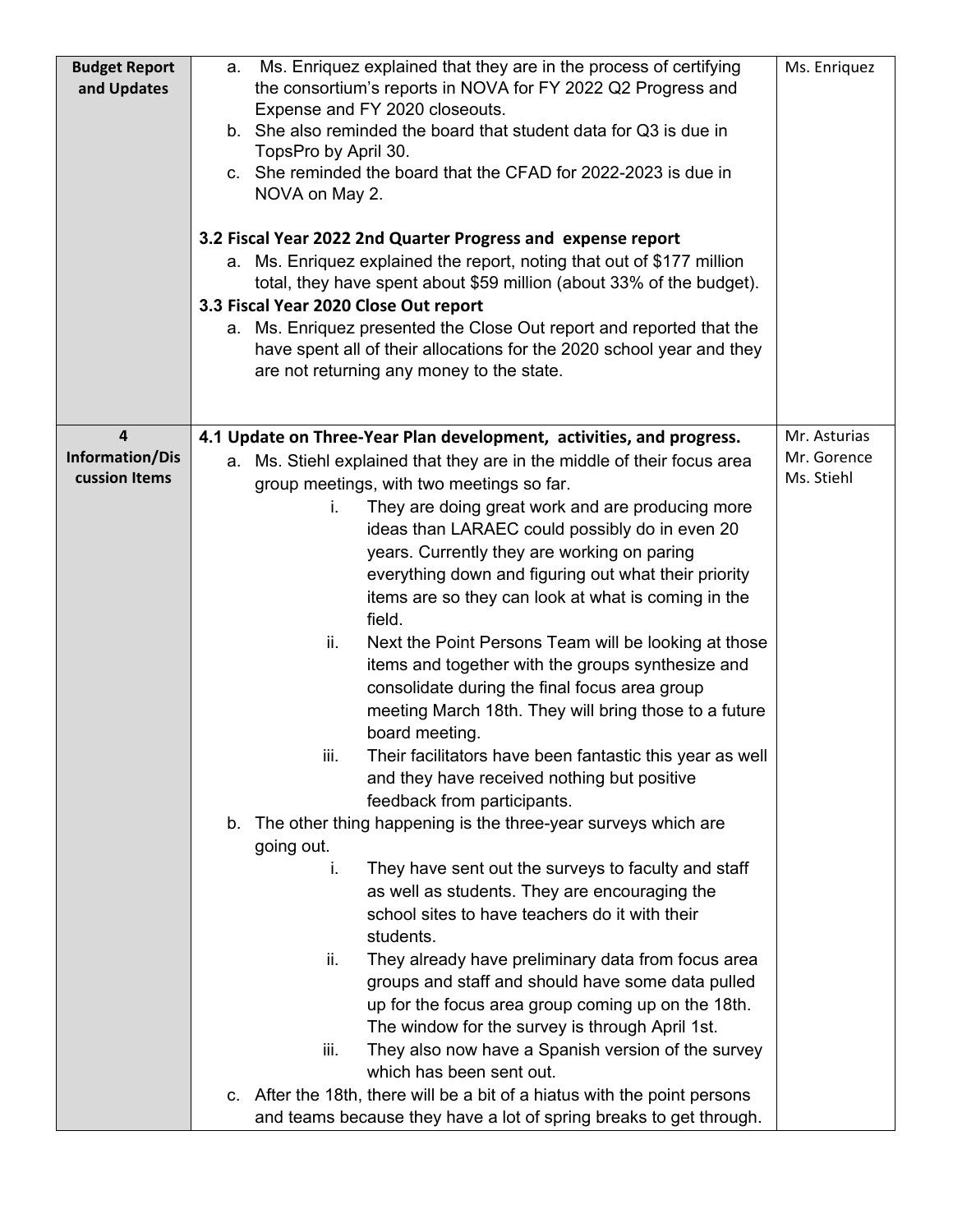| i.<br>After they get back from break they'll start putting               |  |  |  |  |  |  |  |
|--------------------------------------------------------------------------|--|--|--|--|--|--|--|
| together the actual strategies and activities the focus                  |  |  |  |  |  |  |  |
| area groups had been working on into the plan.                           |  |  |  |  |  |  |  |
|                                                                          |  |  |  |  |  |  |  |
| 4.2 Sharing upcoming policies and procedures training for point persons  |  |  |  |  |  |  |  |
| and fiscal staff                                                         |  |  |  |  |  |  |  |
| a. Mr. Gorence explained that the update has to do with the Eide         |  |  |  |  |  |  |  |
| Bailly letter of engagement. He gave background on the approval of       |  |  |  |  |  |  |  |
| the letter by the board. Part of that was a timeline for                 |  |  |  |  |  |  |  |
| implementation, which has experienced delays. Because of that,           |  |  |  |  |  |  |  |
| they are reconsidering the timeline, and once they have                  |  |  |  |  |  |  |  |
| reestablished the timeline they will update the board.                   |  |  |  |  |  |  |  |
|                                                                          |  |  |  |  |  |  |  |
| b. The other item is the Vasquez training for fiscal personnel. They did |  |  |  |  |  |  |  |
| a training last summer, but it makes sense to reengage Vasquez to        |  |  |  |  |  |  |  |
| do another training for fiscal agents in advance of the                  |  |  |  |  |  |  |  |
| implementation of the Eide Bailly audits.                                |  |  |  |  |  |  |  |
|                                                                          |  |  |  |  |  |  |  |
| 4.3 Discussion and recommendations for the October 15, 2022 LARAEC       |  |  |  |  |  |  |  |
| conference date                                                          |  |  |  |  |  |  |  |
| a. Ms. Stiehl said they are really excited about this item and have      |  |  |  |  |  |  |  |
| been talking about this with point persons and staff. She explained      |  |  |  |  |  |  |  |
| that back in November the board was briefed about fulfilling their       |  |  |  |  |  |  |  |
| contractual obligations with the Sheraton and one of the things they     |  |  |  |  |  |  |  |
| talked about was having that in-person conference on Saturday,           |  |  |  |  |  |  |  |
| October 15.                                                              |  |  |  |  |  |  |  |
| b. Subsequently the PPT has brainstormed and come up with very           |  |  |  |  |  |  |  |
| exciting ideas to incorporate based on what they are doing with the      |  |  |  |  |  |  |  |
| three-year planning process.                                             |  |  |  |  |  |  |  |
| One approach could be to hold a traditional LARAEC in-<br>i.             |  |  |  |  |  |  |  |
| person conference with field-based presenters. One of the                |  |  |  |  |  |  |  |
| challenges of that would be planning it, which would have to             |  |  |  |  |  |  |  |
| start immediately in the middle of the three-year planning               |  |  |  |  |  |  |  |
| cycle which would take up a lot of field-based personnel's               |  |  |  |  |  |  |  |
| time.                                                                    |  |  |  |  |  |  |  |
| They considered also doing a different event that was less<br>ii.        |  |  |  |  |  |  |  |
| session-based and more speaker-driven to kick off their new              |  |  |  |  |  |  |  |
| three year plan and let everyone know its content,                       |  |  |  |  |  |  |  |
| LARAEC's direction, and LARAEC's goals by bringing in                    |  |  |  |  |  |  |  |
| some keynote speakers.                                                   |  |  |  |  |  |  |  |
| c. Ms. Stiehl screen-shared a software program that the facilitators     |  |  |  |  |  |  |  |
| introduced the planning teams to called Mural that they have been        |  |  |  |  |  |  |  |
| using for all of their three-year planning.                              |  |  |  |  |  |  |  |
| Mural has been great because it creates a collaborative<br>i.            |  |  |  |  |  |  |  |
| space online where 20 or 30 people can contribute ideas to               |  |  |  |  |  |  |  |
| one document in a sort of big digital whiteboard with more               |  |  |  |  |  |  |  |
| capacity than Google Docs.                                               |  |  |  |  |  |  |  |
| They used it to plan and come up with ideas for the<br>ii.               |  |  |  |  |  |  |  |
| LARAEC in-person event. The key ideas include                            |  |  |  |  |  |  |  |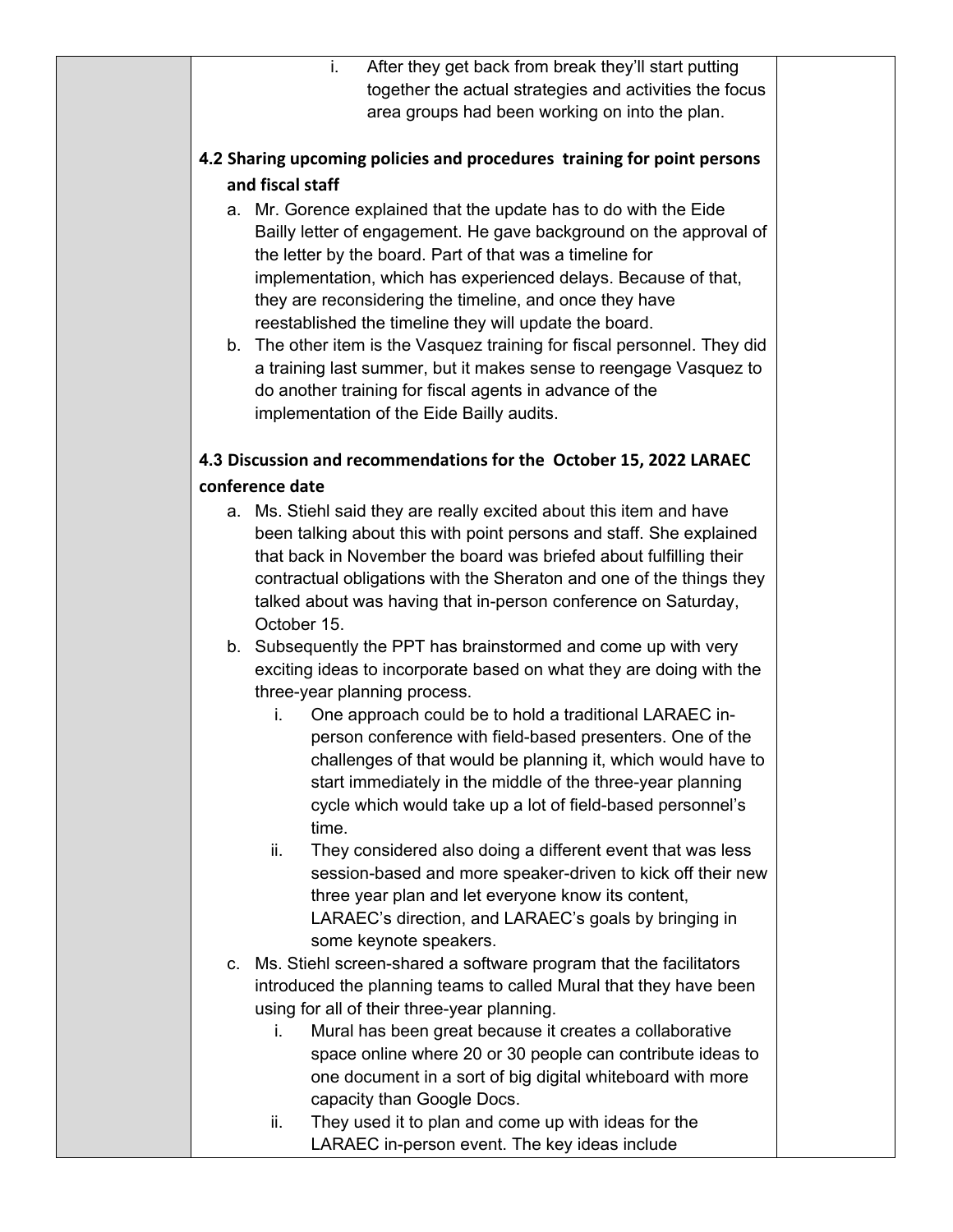|      | highlighting and launching their three-year plan, figuring out             |  |
|------|----------------------------------------------------------------------------|--|
|      | how to incorporate more research and experts in planning                   |  |
|      | areas, sharing data, and giving their new Action Planning                  |  |
|      | Teams an opportunity to meet while aligning everything with                |  |
|      | the priorities that the board gave them last time.                         |  |
| iii. | They have been filtering these priorities through all of their             |  |
|      | focus area groups and focusing the three-year plan on                      |  |
|      | outreach into communities of need, engaging those                          |  |
|      | communities, and integrating new technologies. They have                   |  |
|      | taken on the charge of creating a plan that is responding to               |  |
|      | this current moment and as they are moving forward.                        |  |
| iv.  | They would also like to weave those three priorities into the              |  |
|      | idea of the event and are putting together a list of potential             |  |
|      | speakers that can really talk to those challenges and are                  |  |
|      | research-driven.                                                           |  |
| ν.   | They also want to make sure the speakers are engaging                      |  |
|      | and that the audience have opportunities to go to the                      |  |
|      | microphone and have a town-hall-like experience. Ms. Stiehl                |  |
|      | and Mr. Gorence in researching speakers watched their                      |  |
|      | videos online including TedX conferences and college and                   |  |
|      | university speaking engagements where the audience was                     |  |
|      | able to ask questions to contextualize and adapt the                       |  |
|      | speakers' research to their own institutions.                              |  |
| vi.  | They also came up with the idea of bringing LARAEC's                       |  |
|      | schools to the event by maybe having some video vignettes:                 |  |
|      | students talking about their experience, etc.                              |  |
|      | d. Overall, Ms. Stiehl liked the idea of starting off the year with having |  |
|      | people walking out of an event like this inspired about LARAEC's           |  |
|      | direction and work and running with new ideas with a call to action.       |  |
|      | These were some of the PPT's initial thoughts to give the board a          |  |
|      | sense of what it could be and see if they might want to do an event        |  |
|      | like this instead of a traditional conference. She would be happy to       |  |
|      | answer questions and is looking for direction from the board.              |  |
| i.   | Dr. Cornner would say to proceed; COVID has put them in a                  |  |
|      | standstill many times, to they have to proceed with the best               |  |
|      | option and hopefully they can all be there on October 15.                  |  |
| ii.  | Dr. Gallardo agreed they should proceed and commended                      |  |
|      | the whole LARAEC team for their hard work.                                 |  |
| iii. | Ms. Stiehl added that this has been a collaborative effort                 |  |
|      | with the point persons as well, and it was one of the most                 |  |
|      | creative things they've done with the PPT.                                 |  |
|      | 1. Mr. Gorence added that it is part of a synergistic                      |  |
|      | effect with bringing their professional facilitators and                   |  |
|      | using their tools which have worked so well in focus                       |  |
|      | groups and with their in-house facilitators.                               |  |
|      | 2. Ms. Stiehl said that with Mural and other tools, they                   |  |
|      | will start to rethink how they are going to do APT's                       |  |
|      | and other things moving forward.                                           |  |
|      |                                                                            |  |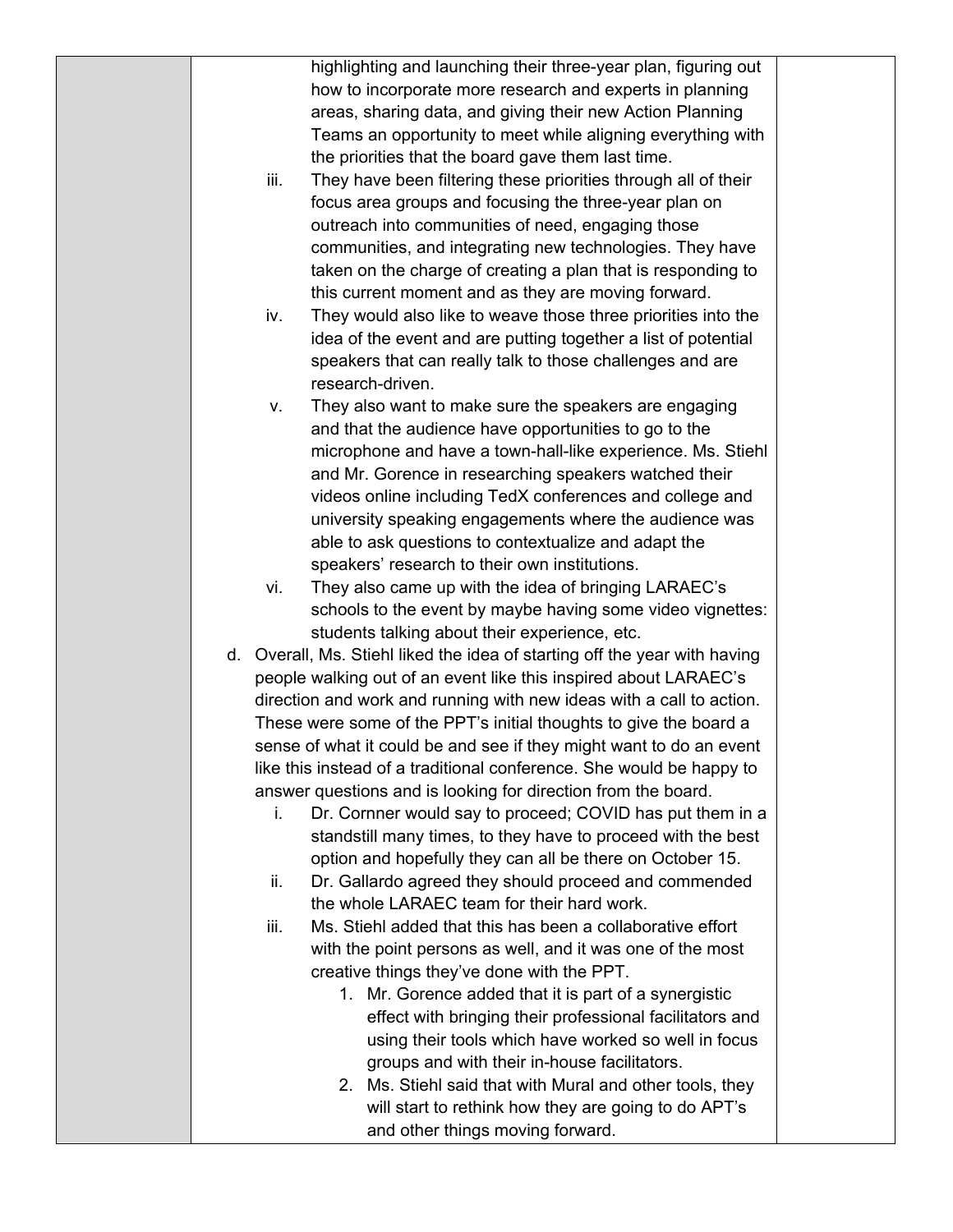| Mr. Gorence added that in the time he and Ms. Stiehl have<br>iv.                  |  |
|-----------------------------------------------------------------------------------|--|
| been with the consortium they have really seen how                                |  |
| impactful the conference can be in terms of pushing out to                        |  |
| the field what LARAEC does. It seems like a win-win that                          |  |
| they can use the conference as a jumping off point for                            |  |
| introducing the three-year plan as not an abstraction but                         |  |
|                                                                                   |  |
| something that has real meat to it.                                               |  |
| Ms. Montes agreed with Dr. Cornner and Dr. Gallardo and<br>v.                     |  |
| loved the idea of getting started with that plan and then                         |  |
| having that be what drives everything for the rest of the year                    |  |
| as well as bringing experts and the districts together.                           |  |
| e. Ms. Stiehl summarized that they have a general agreement from                  |  |
| the LARAEC board to start exploring option B, a conference to                     |  |
| showcase the three-year plan.                                                     |  |
|                                                                                   |  |
| 4.4 2021□2022 funding formula overview and background                             |  |
| information for the discussion of funding allocations for 2022 <sup>[12025]</sup> |  |
| Mr. Gorence explained that at the last board meeting they<br>а.                   |  |
| discussed the funding formula and the board had asked the staff to                |  |
| provide an overview, context, and background for the creation of                  |  |
| the funding formula for new personnel and board members.                          |  |
| b. He explained that there are a couple of anchor documents when                  |  |
| they have any funding formula conversation.                                       |  |
| One is the funding formula document that he and Ms. Stiehl<br>İ.                  |  |
| worked on and created in 2018/19.                                                 |  |
| The other is the briefing document that was actually meant<br>ii.                 |  |
| to be used to prep another board member with background                           |  |
| and context as they were coming on board.                                         |  |
| c. Ms. Stiehl added that both of these documents can be found on                  |  |
| LARAEC's website, and that these documents take you all the way                   |  |
| through to December of 2019. They have had conversations about                    |  |
| the formula in many different board meetings, and the briefing                    |  |
| document gives you the play by play of when they talked about it                  |  |
| and who said what and where. Rather than looking through a year                   |  |
| and a half worth of minutes it provides a snapshot.                               |  |
| d. The funding research document was at the request of the board for              |  |
| the staff to do research with other consortia and talk to the CAEP                |  |
| office about how other consortia are allocating their funds and it                |  |
| gives a kind of snapshot of what other consortia are doing.                       |  |
| It also has information from discussion items with the board<br>İ.                |  |
| and research she and Mr. Gorence did by talking to the                            |  |
| districts, board members, and point people from LARAEC                            |  |
| about their ideas and thoughts about things they should put                       |  |
| into a funding formula.                                                           |  |
| They were then requested to come up with funding<br>ii.                           |  |
| scenarios by building those ideas out based on enrollment                         |  |
| and actual dollar amounts.                                                        |  |
| That is what led to the five funding formulas in the funding<br>iii.              |  |
| research document. For more detail about the discussion                           |  |
|                                                                                   |  |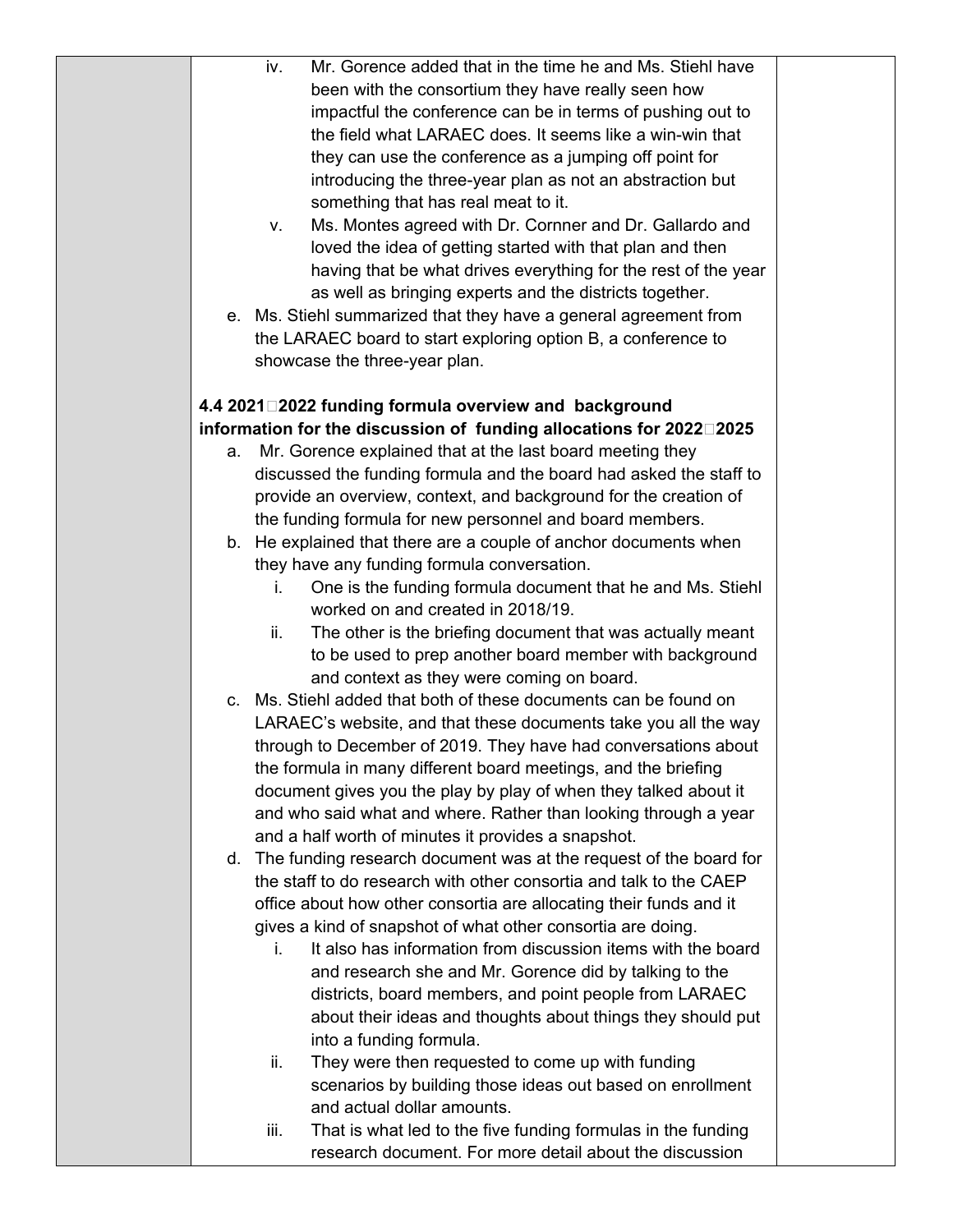|    | the board can view the video and minutes for the December              |  |
|----|------------------------------------------------------------------------|--|
|    | 2019 meeting on the LAREC website. Ms. Stiehl then broke               |  |
|    | down each of the five funding formulas briefly.                        |  |
|    |                                                                        |  |
|    | e. Ms. Stiehl explained that the funding research doc and the briefing |  |
|    | doc do not have the outcome of the conversation, they only have        |  |
|    | everything leading up to the December 2019 meeting. To find what       |  |
|    | happened, you really have to read the minutes for the December         |  |
|    | 2019 meeting and the January 2020 meeting where they approve           |  |
|    | the funding formula.                                                   |  |
|    | The basic outcome of all those conversations was that the<br>i.        |  |
|    | simple student formula was the preferred model. She                    |  |
|    | explained the agreements at the meeting to use TE data                 |  |
|    | and what data sets they used.                                          |  |
|    | She also explained that the LARAEC office and LACCD<br>ii.             |  |
|    | would be taken off the top before the allocation.                      |  |
|    | iii.<br>It was also agreed for the sake of stability that the funding  |  |
|    | would be hitched to the three-year planning cycle and every            |  |
|    | three years they would reevaluate that formula.                        |  |
|    | It was also agreed to start with the 21-22 school year.<br>iv.         |  |
| f. | Ms. Stiehl then explained what the funding formula looks like right    |  |
|    | now and the TE data being utilized.                                    |  |
|    | Mr. Asturias clarified that those numbers are not the actual<br>i.     |  |
|    | allocation the districts received because the actual amount            |  |
|    | was a little higher due to COLA. The numbers in the formula            |  |
|    | displayed were recorded because that was the information               |  |
|    | they had at the time the formula was adopted.                          |  |
|    | ii.<br>Dr. Gallardo asked if the allocation in the board packet was    |  |
|    | not correct. Mr. Asturias explained that the allocation                |  |
|    | indicated was correct at the time the presentation was                 |  |
|    | made. It is no longer correct because additional COLA was              |  |
|    | allocated by the state. Dr. Gallardo said he would double-             |  |
|    | check the numbers.                                                     |  |
|    | iii.<br>Ms. Montes asked if they did the same sort of funding          |  |
|    | calculations today, if there would be another column with              |  |
|    | the adjustment, which Mr. Asturias confirmed. He said at the           |  |
|    | next board meeting they will be talking about the current              |  |
|    | allocations with all of that information reflected. Currently,         |  |
|    | they are really only talking about the formula.                        |  |
| g. | Ms. Stiehl then displayed the action item agreed to in January         |  |
|    | 2020, the funding formula that was approved and explained the          |  |
|    | exact text of the action item which addresses the LARAEC Office,       |  |
|    | LACCD and TE data, and implementation. Based on the discussion         |  |
|    | from the last board meeting there is an action item on the agenda      |  |
|    | today to approve extending this previous action item through the       |  |
|    | end of the next three-year plan which is June 30, 2025.                |  |
|    | She explained that approval of this item allows for them to<br>i.      |  |
|    | carry through with the CFAD being put on the agenda for                |  |
|    | next time to do funding for next year which has to be in by            |  |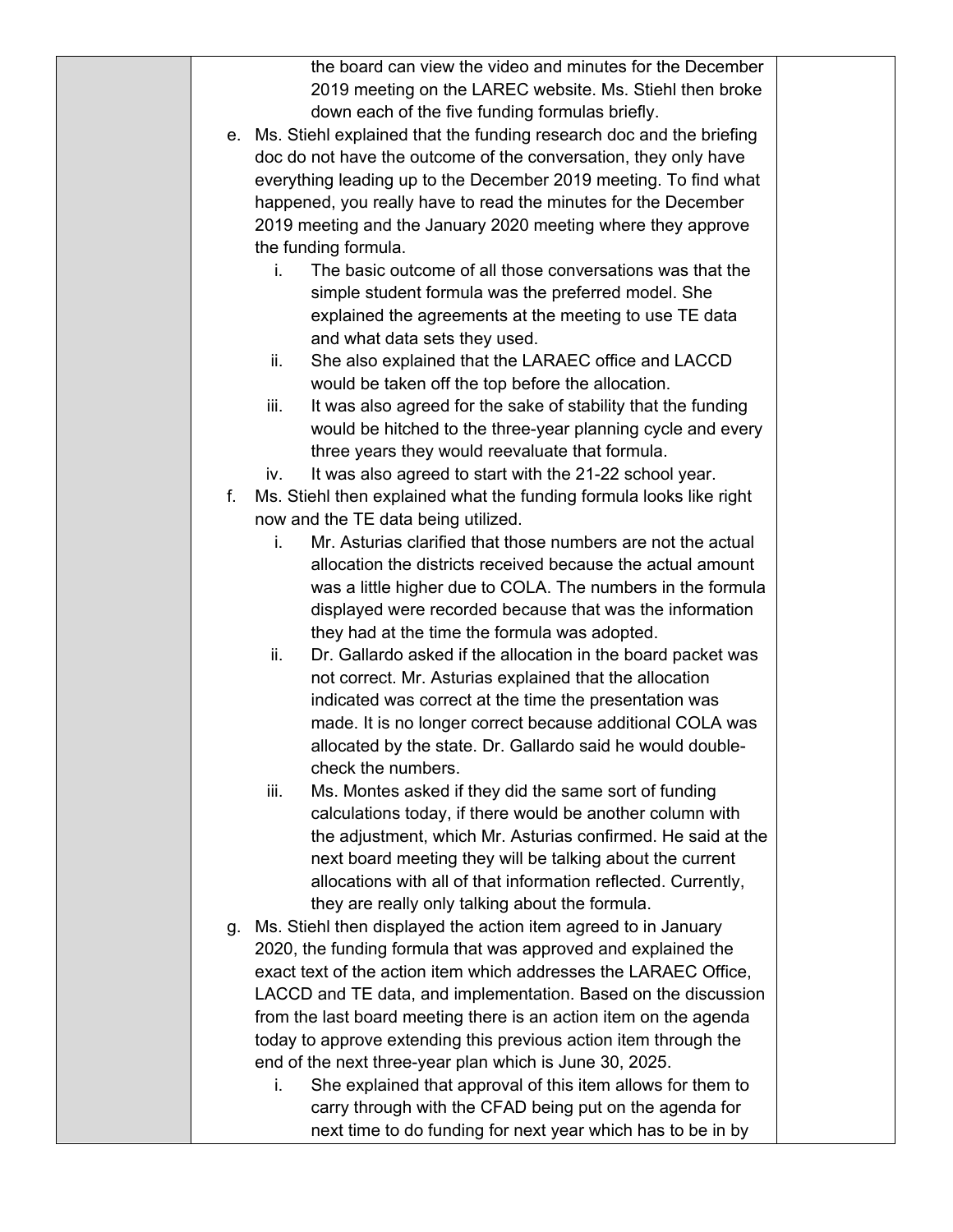|                     | May 2nd. Their May board meeting will be too late to                                                                  |           |
|---------------------|-----------------------------------------------------------------------------------------------------------------------|-----------|
|                     | approve that.                                                                                                         |           |
|                     | ii.<br>Dealing with this right now is also going to address the 2020                                                  |           |
|                     | board action and the fact that they said they are going to                                                            |           |
|                     | review it for the next three-year plan cycle, which is now.                                                           |           |
|                     | She noted that the board can still discuss the funding                                                                |           |
|                     | formula and can still agree to change the funding formula                                                             |           |
|                     | before 2025 if they choose.                                                                                           |           |
|                     | Further, per CAEP office any COLA adjustments are just<br>iii.                                                        |           |
|                     | allocated and distributed to each district based on whatever                                                          |           |
|                     | their current funding formula is.                                                                                     |           |
|                     | h. Dr. Cornner suggested they bring up the action item to motion on it                                                |           |
|                     | and move forward.                                                                                                     |           |
|                     | Mr. Stark said that as he understood it, they are not actually on the<br>i.                                           |           |
|                     | action item yet and there are a few before they get to it, but he is                                                  |           |
|                     | happy to adjust the agenda if the board prefers.                                                                      |           |
|                     | j.<br>Ms. Montes did not think they needed to change the order, since                                                 |           |
|                     | this is basically the discussion part of the action item. From her                                                    |           |
|                     | perspective since new numbers came in, Culver City's numbers                                                          |           |
|                     | went up, but she feels the 18-19 numbers are more equitable                                                           |           |
|                     | because that was the last time they had numbers based on a non-                                                       |           |
|                     | COVID environment. And to use numbers from during COVID                                                               |           |
|                     | would not be fair to everyone. She likes the idea that in 2025, they                                                  |           |
|                     | might be in a more stable position in terms of their lives, programs,                                                 |           |
|                     | growth, and student population. So while more recent numbers                                                          |           |
|                     | serve Culver City better she feels that using the 18-19 numbers is                                                    |           |
|                     | more equitable.                                                                                                       |           |
|                     | k. Dr. Gallardo concurred with Ms. Montes, as Montebello is in a                                                      |           |
|                     | similar situation. The board discussed and agreed last time that for                                                  |           |
|                     | the stability of LARAEC, they need to have this level of                                                              |           |
|                     | collaboration and should continue it for the time being.                                                              |           |
|                     |                                                                                                                       |           |
| 5                   | <b>LAUSD:</b>                                                                                                         | Mr. Stark |
| <b>Board Member</b> | a. Mr. Stark said that their new superintendent Alberto                                                               |           |
| <b>Reports</b>      | Carvalho has released his hundred-day plan and adult                                                                  |           |
|                     | education is featured very intentionally within and will be                                                           |           |
|                     | addressed prominently in the next district strategic plan                                                             |           |
|                     | particularly around workforce development initiatives, so he                                                          |           |
|                     | is really happy about that.                                                                                           |           |
|                     | <b>BUSD:</b>                                                                                                          | Ms. Heard |
|                     |                                                                                                                       |           |
|                     | a. Ms. Heard said that CCUSD and BUSD are always on very                                                              |           |
|                     | similar paths given their size when it comes to recovery and                                                          |           |
|                     | recovery timelines from COVID. Currently BUSD is seeing a                                                             |           |
|                     | lot of interest in CTE business office programs, especially in<br>programs like Quickbooks and programs that can help |           |
|                     | students in multiple paths like entrepreneurship and                                                                  |           |
|                     | certification for an office setting. They have also seen                                                              |           |
|                     | growth in areas like basic computer skills for English                                                                |           |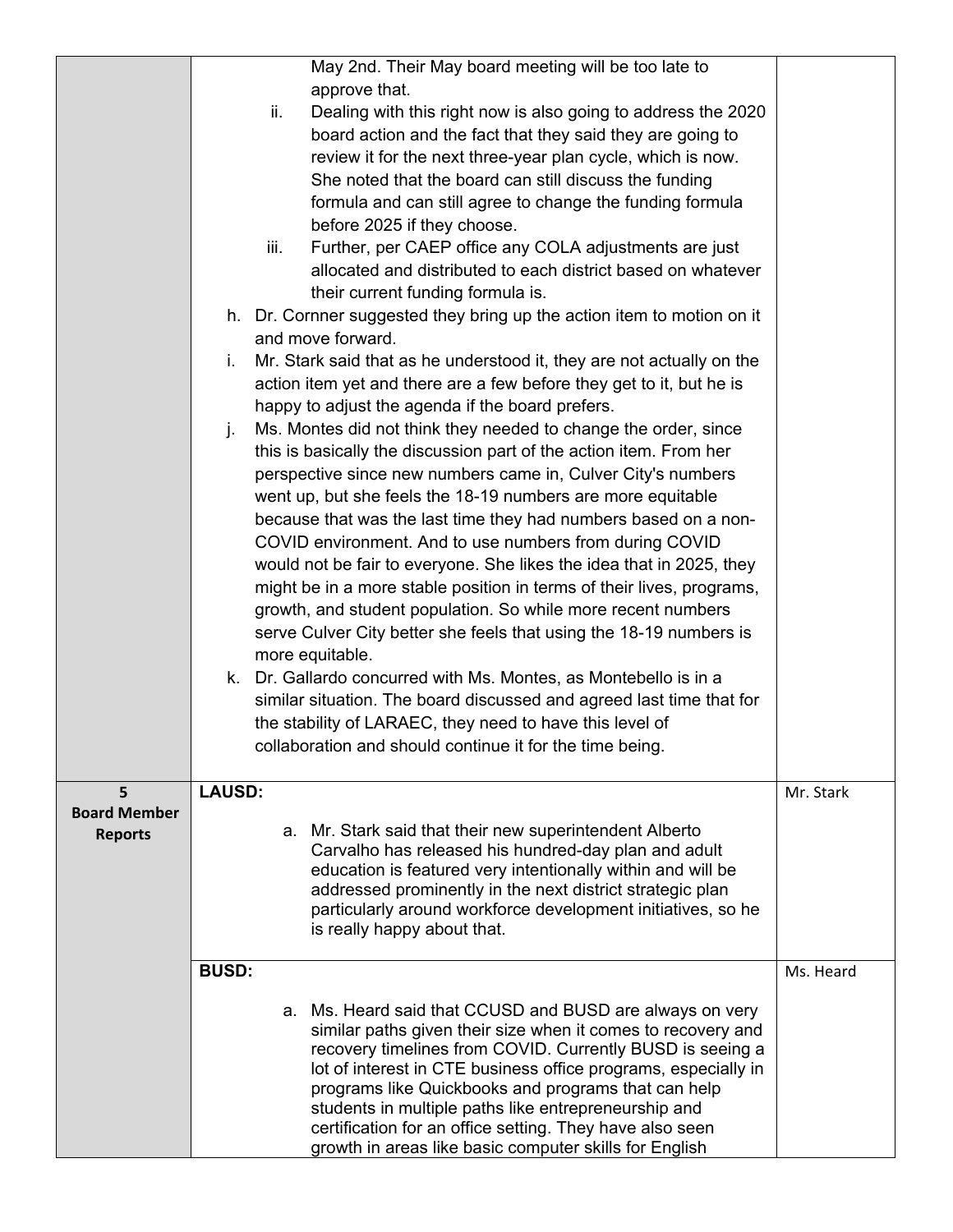|               | learners and office skills and computer applications for<br>English learners so they have put time and resources into<br>building those.<br>b. They have also been able to recover their full CNA program<br>and are looking to expand that as well with increased<br>staffing to keep up with all growth areas. They are<br>interested in collaborating as a region if anyone else is<br>working on recruitment for health careers since that is an<br>area she thinks they all struggle with in terms of staffing.<br>She would love to talk about collaborating as a workgroup,<br>for example, if they were to do recruitment but found that a<br>candidate was not local to a district. There could be a<br>program for recruitment that allowed LARAEC districts to<br>pass candidates back and forth depending on needs for<br>part-time or full-time. They do have funds earmarked for<br>their LVN programs that they have yet to be able to staff, so<br>they have been struggling with that.<br>c. They have been recovering their enrollment quite well and<br>students seem very happy to be back in person. |              |
|---------------|---------------------------------------------------------------------------------------------------------------------------------------------------------------------------------------------------------------------------------------------------------------------------------------------------------------------------------------------------------------------------------------------------------------------------------------------------------------------------------------------------------------------------------------------------------------------------------------------------------------------------------------------------------------------------------------------------------------------------------------------------------------------------------------------------------------------------------------------------------------------------------------------------------------------------------------------------------------------------------------------------------------------------------------------------------------------------------------------------------------------------|--------------|
| <b>LACCD:</b> |                                                                                                                                                                                                                                                                                                                                                                                                                                                                                                                                                                                                                                                                                                                                                                                                                                                                                                                                                                                                                                                                                                                           | Dr. Cornner  |
|               | a. Dr. Cornner responded to Ms. Heard's report by<br>acknowledging that nursing staff are the hardest to staff.<br>LACCD has seven RN programs and it is really difficult, so<br>they should talk and they might have some ways to<br>collaborate on that.<br>b. Everything everyone else has said is in line with what<br>LACCD is seeing, there is some recovery and people<br>coming back to in-person sessions. He is very curious what<br>has already happened with regards to mask and vaccine<br>mandates or what the anticipated timelines are for each of<br>the community groups here regarding the changes with LA<br>County lifting requirements and moving more toward<br>recommendations. Currently, LACCD still has their board<br>policies in place and do not have a board meeting until April<br>or so. Their classes are still fully masked and vaccine<br>mandated at this time, so he would be curious to see what<br>LARAEC as a whole is doing in terms of their adult ed<br>programs and how they are approaching that.                                                                           |              |
| <b>MUSD:</b>  |                                                                                                                                                                                                                                                                                                                                                                                                                                                                                                                                                                                                                                                                                                                                                                                                                                                                                                                                                                                                                                                                                                                           | Dr. Gallardo |
|               | a. Dr. Gallardo reported that MUSD is continuing with its self-<br>study for WASC since they have a visit next year.<br>Everyone has been engaged in that process right now.<br>MUSD will also start a strong campaign to attract and<br>retain students so he is happy to hear that CCUSD's DMV<br>campaign was successful. They will develop and<br>implement a strong marketing plan over the next three<br>months.<br>c. On a personal note, he will be away in April but it is his<br>intention to be present for that meeting. He thanked the<br>LARAEC group, the board members for continuing to                                                                                                                                                                                                                                                                                                                                                                                                                                                                                                                  |              |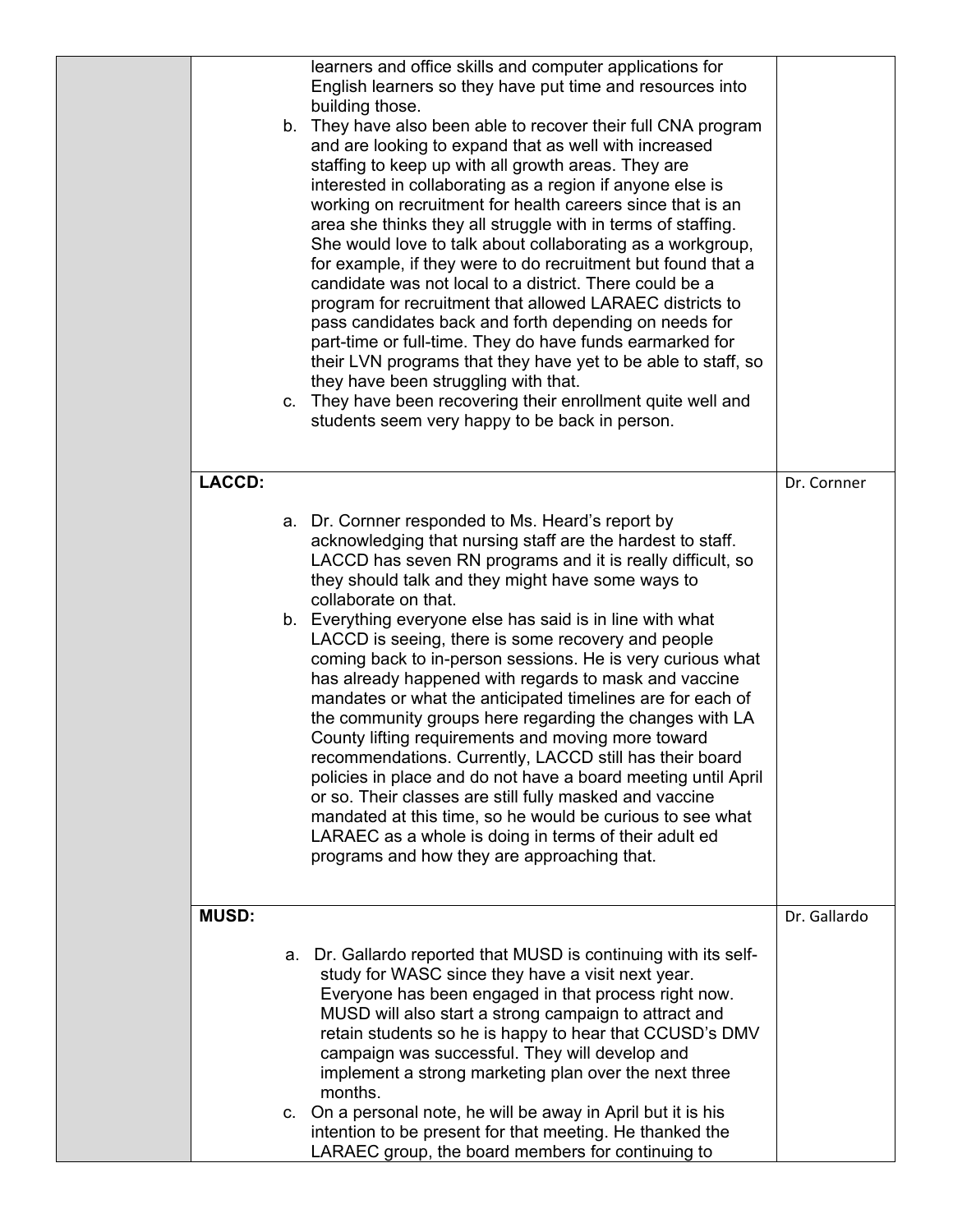|                                                |                 | support each other, and appreciated all of their collaboration<br>with MUSD.                                                                                                                                                                                                                                                                                                                                                                                                                                                                                                                                                                                                                                                                                                                                                                                                                                                                                                                                                                                                                                                                             |                  |
|------------------------------------------------|-----------------|----------------------------------------------------------------------------------------------------------------------------------------------------------------------------------------------------------------------------------------------------------------------------------------------------------------------------------------------------------------------------------------------------------------------------------------------------------------------------------------------------------------------------------------------------------------------------------------------------------------------------------------------------------------------------------------------------------------------------------------------------------------------------------------------------------------------------------------------------------------------------------------------------------------------------------------------------------------------------------------------------------------------------------------------------------------------------------------------------------------------------------------------------------|------------------|
|                                                |                 |                                                                                                                                                                                                                                                                                                                                                                                                                                                                                                                                                                                                                                                                                                                                                                                                                                                                                                                                                                                                                                                                                                                                                          |                  |
|                                                | <b>CCUSD:</b>   |                                                                                                                                                                                                                                                                                                                                                                                                                                                                                                                                                                                                                                                                                                                                                                                                                                                                                                                                                                                                                                                                                                                                                          | <b>Ms Montes</b> |
|                                                |                 | a. Ms. Montes said that they are focusing on programs they<br>have been able to grow even through current adverse<br>conditions like their basic computer classes, robust ESL 5<br>classes. Culver City's physical space is limited but they<br>have been able to grow level 5 where they were not always<br>able to because of space. They also have new software that<br>they were able to add to GED prep and citizenship.<br>b. They have also started marketing using the DMV in Culver<br>and the marketing efforts over the winter break resulted in<br>over 600 students filling out applications and 75% of them<br>were new students. So their efforts are working. The<br>majority still want evening classes and 30-35% of them<br>actually still wanted all Zoom classes so they are grappling<br>with that moving forward.<br>c. With all of this new growth their main goal is to keep up with<br>staffing, fill positions, and catch up with that growth. She                                                                                                                                                                            |                  |
|                                                |                 | thanked their assistant principal and point person Ruth                                                                                                                                                                                                                                                                                                                                                                                                                                                                                                                                                                                                                                                                                                                                                                                                                                                                                                                                                                                                                                                                                                  |                  |
| 6                                              |                 | Morris who has been doing a fantastic job.<br>No public comment at this time.                                                                                                                                                                                                                                                                                                                                                                                                                                                                                                                                                                                                                                                                                                                                                                                                                                                                                                                                                                                                                                                                            | Dr. Gallardo     |
| <b>Public Comment</b>                          |                 |                                                                                                                                                                                                                                                                                                                                                                                                                                                                                                                                                                                                                                                                                                                                                                                                                                                                                                                                                                                                                                                                                                                                                          |                  |
| $\overline{\mathbf{z}}$<br><b>Action Items</b> | 30, 2025.<br>C. | 7.1 Approve the continued implementation of the LARAEC funding<br>formula as adopted on January 17, 2020 item 10.4.1 through June<br>a. Ms. Montes moved to approve the continued implementation of the<br>LARAEC funding formula as adopted on January 17, 2020 item<br>10.4.1 through June 30, 2025 and Dr. Cornner seconded.<br>b. The board voted unanimously to approve.<br>Ms. Montes noted that this is the smoothest budget decision they<br>have made in many years.                                                                                                                                                                                                                                                                                                                                                                                                                                                                                                                                                                                                                                                                            | Dr. Gallardo     |
|                                                |                 | 7.2 Adopt resolution 03 16 22, authorizing the continuation of<br>virtual teleconferenced LARAEC meetings pursuant to AB361<br>a. Dr. Gallardo moved to adopt resolution 03□16□22, authorizing the<br>continuation of virtual teleconferenced LARAEC meetings pursuant<br>to AB361 and Dr. Cornner seconded.<br>b. Dr. Cornner noted that there are a lot of discussion underway in the<br>legislature about having a more permanent resolution towards the<br>ability to conduct remote meetings and when those types of<br>allowances will sunset, so perhaps at the next meeting they could<br>get a summary of what is the anticipated action.<br>c. Dr. Gallardo said he thought they talked about this last year came<br>to the consensus that as they conclude this school year they will<br>talk about what Zoom meetings they can have in addition to what<br>they are mandated to have. He thinks Ms. Stiehl and Mr. Gorence<br>can attest that they have had a lot of interaction this way with a lot<br>more people than before, so maybe it is a good thing to share and<br>bring up next time.<br>d. The board voted unanimously to adopt. |                  |